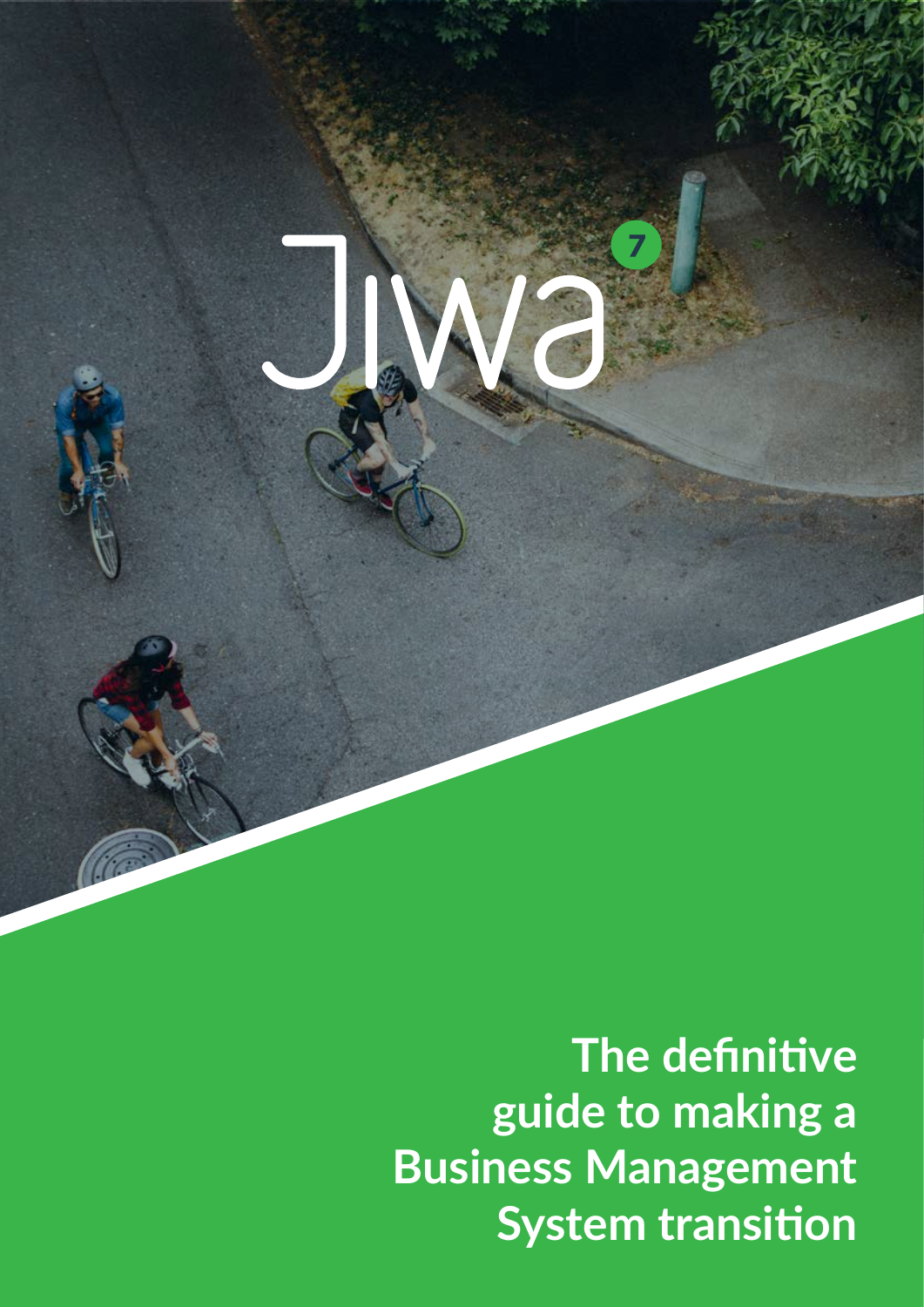## Table of Contents

| Introduction                                                                     | 3              |
|----------------------------------------------------------------------------------|----------------|
| Welcome                                                                          | 3              |
| Do you really need to change?                                                    | 3              |
| Take a good look at yourself                                                     | 3              |
| Before you go shopping                                                           | $\overline{4}$ |
| Do your homework - understand your business<br>management software system needs. | 4              |
| Four common mistakes when selecting<br>business management software              | 4              |
| Selecting the right software for your business                                   | 5              |
| What to look for when choosing new<br>business management software               | 5              |
| Things to consider about the software vendor                                     | 5              |
| Are you going to run it in the<br>cloud or on premise?                           | 6              |
| Things to consider about the product                                             | 7              |

| Things to look for in the core components                | 8  |
|----------------------------------------------------------|----|
| Selecting the right implementation partner               | 9  |
| Before you sign - some<br>important considerations       | 10 |
| Speed and cost of installation                           | 10 |
| What sort of training is on offer?                       | 10 |
| What sort of Go-Live and ongoing<br>support is on offer? | 10 |
| Once you've received the proposal                        | 10 |
| The implementation process                               | 11 |
| Before the implementation process begins                 | 11 |
| During the implementation                                | 11 |
| General installation procedure                           | 12 |
| Post implementation                                      | 13 |
| Conclusion                                               | 14 |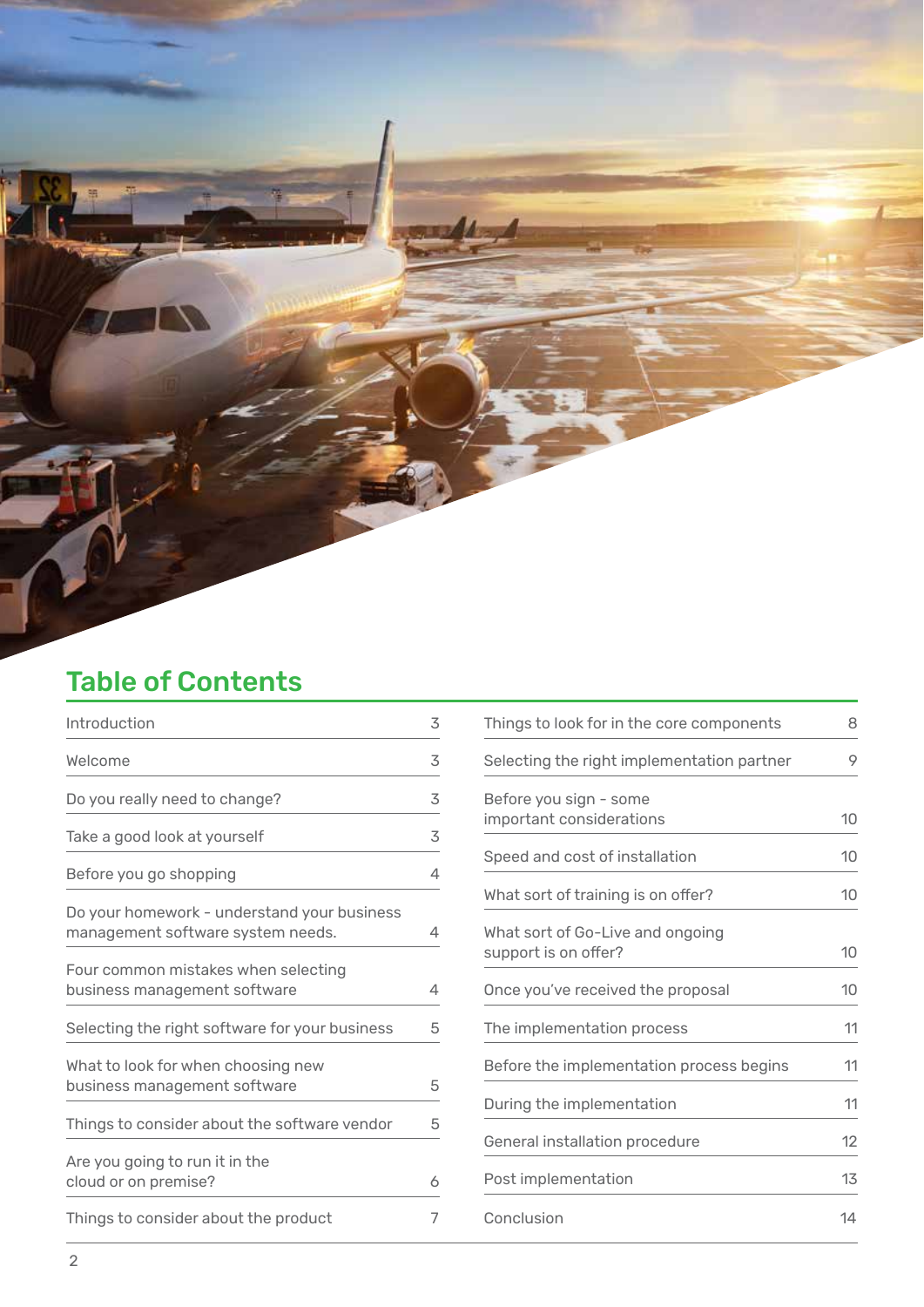## Introduction

## Welcome

Selecting the right software to manage your business is one of the most critical decisions you will ever have to make. This guide has been created to provide mid-market companies with the essential information and questions that you need to consider when making an informed decision about:

- Why you should be looking at a new business management software system
- Selecting the right system for your business
- Choosing the right technology partner to set up your business management software system

It also includes a host of hints and tips to make sure the whole process flows smoothly.

## Do you really need to change?

It's amazing how many small-medium businesses underestimate the importance of their business management software to the overall efficiency and growth of their business.

Many are quite content to keep using an accounting system that is slow, inefficient and completely out of date.

There are probably a few explanations why. It's comfortable to use something that you know and understand and there may also be an element of fear involved with switching to something new and unknown. Plus, there are significant time and resource issues, including the cost to change and the time needed to learn the new system.

But being comfortable won't always cut it, especially when the financial health and longterm success of your business is at stake. It is very likely that many of your competitors have already embraced a new system.

## Take a good look at yourself

Too many businesses fail to take the time to have a good look at how they are currently operating and be realistic about their own performance.

When beginning to consider new software to manage and help grow your business, here are some good questions to ask yourself about the existing state of your business (and be realistic about your responses).

How efficiently is your business functioning now?

- Are your competitors more efficient than you?
- Could you make improvements?
- Where?
- What impact would these improvements have?
- In what period?

Think about your current procedures

- Are you double handling?
- Are you using paper-based procedures?
- Do you have procedures that have not been reviewed for more than three years?
- Are these procedures still working effectively?

Are you using multiple applications to complete one task?

- Using spreadsheets because existing system can't cope?
- Having to export information because of inadequate reporting?

Are your internal procedures affecting relationships with your customers?

- Are orders taking too long to fulfill?
- Are you dispatching orders efficiently?
- Can you quickly answer customer enquiries regarding stock, deliveries etc?

Is your current system the cause of frustration or inefficiency?

Have you outgrown your software? - Your business management software is reaching its limits when sluggish performance is a constant.

Have you ever wished for one integrated system that could do everything that you need and want it to do?

If you answered yes to any of the questions above, it really is time for your business to consider choosing new business management software.

Being comfortable won't always cut it, especially when the financial health and long-term success of your business is at stake. It is very likely that many of your competitors have already embraced a new system.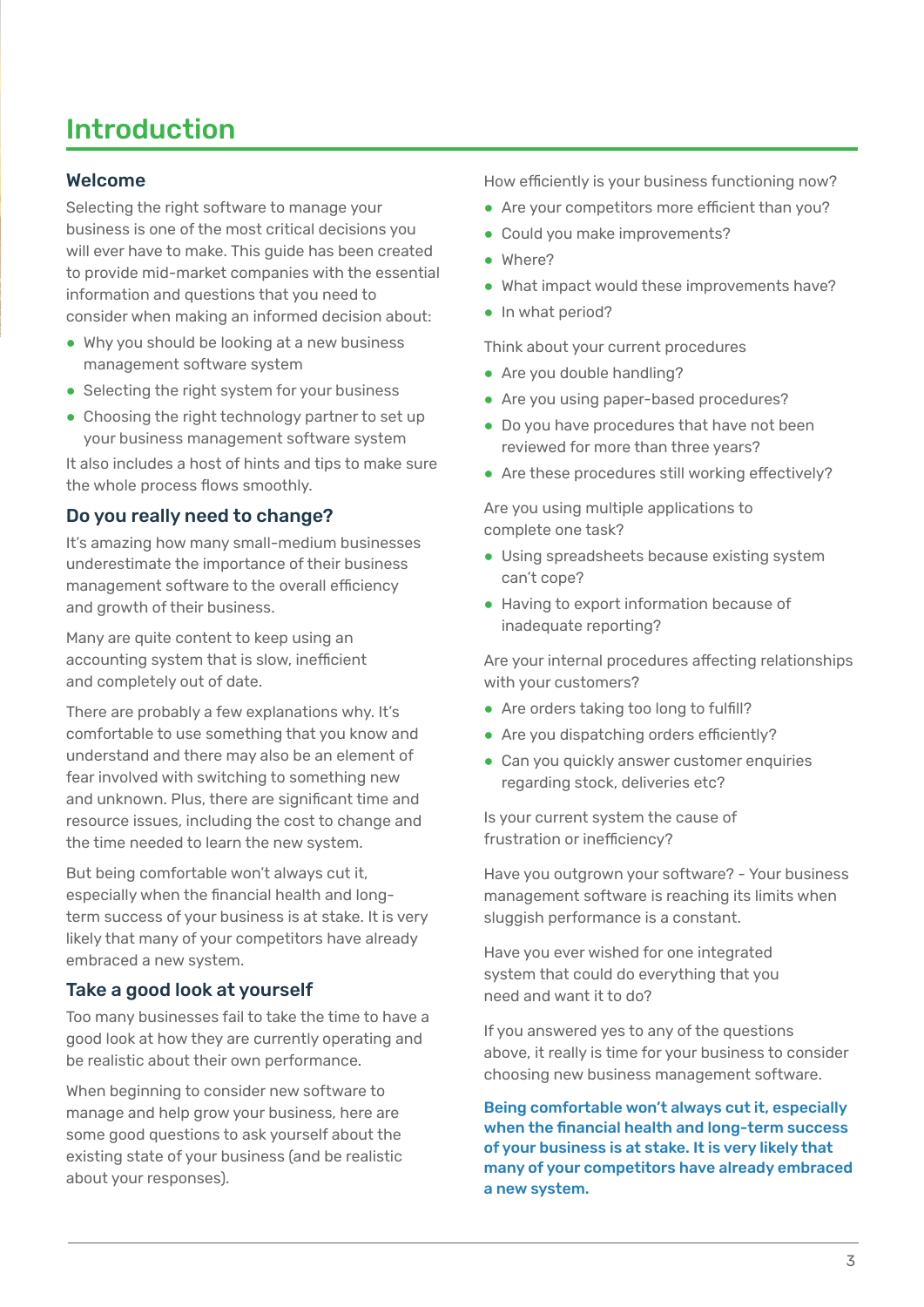## Before you go shopping

## Do your homework - understand your business management software system needs.

Before you go shopping for your new business management software, make a list of all the challenges you are experiencing with your current system - basically, what you'd like the software to be able to do but are unable to do now.

Divide the list in two. Your top 10 must haves and the top 10 like to haves.

The must haves are the functions which the new software must be able to perform to meet your needs. If the new software can't meet these then look for alternatives.

The like to haves are the functions that you'd like the software to have but are not critical. i.e. your business could live without them if need be.

Be absolutely clear about which things go into your must haves and like to haves lists. This will save making incorrect decisions based on a flawed assessment of your business needs.

Use this final list as your benchmark. The new software which is right for your business is the one that can meet all your must haves and some of your like to haves virtually straight out of the box.

4

## Four common mistakes businesses make when selecting business management software

#### Not doing enough homework

Selecting business management software takes time and effort. Good information and careful analysis will be critical to choosing the best business management software for your business.

#### Misusing accounting software

Software should be used to measure what has happened, not to plan and predict what should or will happen. The software should be used by an array of people both for data input and extraction. Don't select a system that won't provide detailed reporting and other company wide information. Well-designed software will be easy for all staff to use - from the CEO to the data entry clerk and warehouse staff.

#### Minimal involvement in the process

Senior management and other key personnel within the business must be involved in the selection and implementation process. Never rely solely on a consultant's recommendations or input.

### Expecting the new business management software to solve all current problems

Automating accounting and related functions will improve many operational processes in your organisation. However, this is not an instant fix. Better systems are only as good as the intelligence and motivation of the people using them.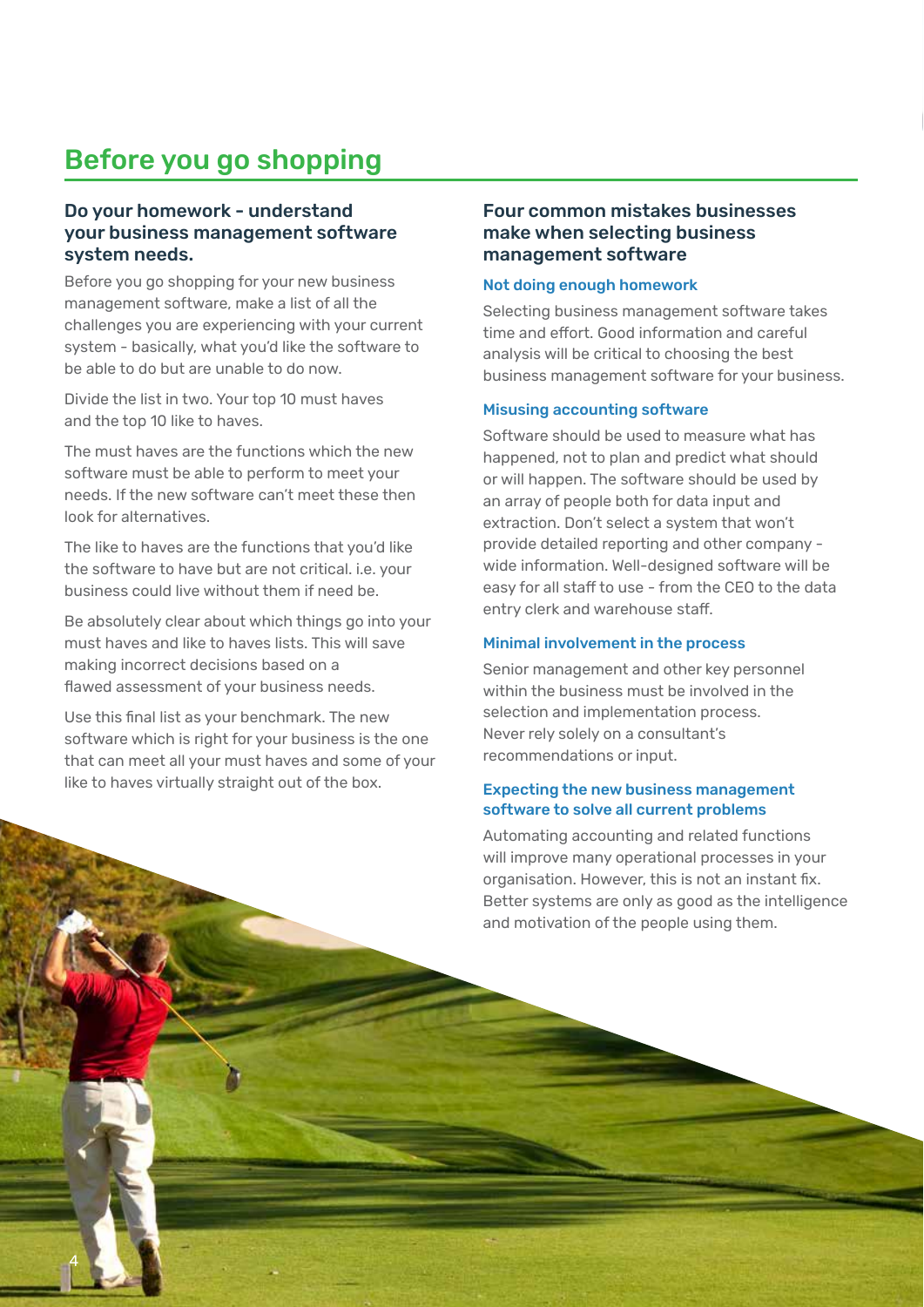## Selecting the right software for your business

## What to look for when choosing new business management software

All accounting systems perform essentially the same core functions. It's how they perform the functions and the extra flexibility and capacity within those functions that differentiate something that will scale and last, versus something that will force your business to look for another software within a few short years.

### When looking at business management software, there are several areas that you need to investigate to ensure that you are choosing a system that:

- Is intuitive, simple and easy to use
- Can be easily customised to suit the needs of your business
- Can be adapted to changes as your business grows
- Is based on industry standard technology to avoid being locked into complex technology upgrades downstream

## Things to consider about the software vendor

There are many vendors out in the market place and all have plenty of claims to fame, which makes choosing the right vendor (or brand of software) more difficult.

Often, vendors speak about the size of their installed base as a measure of the credibility of their brand/product. Some quote hundreds, others quote thousands - but is this a good yard stick? If the thousands of users are all one- or two- person organisations, does this make the software relevant to your medium-sized business needs? Or if the thousands of users are mostly based in foreign countries with different accounting and reporting requirements, are they relevant to your needs?

### When selecting the vendor, ask these questions

- Which companies are using their software?
- Are they well known and respected companies?
- Are any of them companies in your industry?
- How many companies in your industry are using their software
- How easily can they arrange a reference or site visit?

Well established brand name businesses have a reputation to uphold and will be stringent in their choice of software partner. If the vendor's software seems to be the software of choice in your industry backed up by satisfied clients (particularly brand name clients) then this is a good indication that you may have found the right vendor.

### How comprehensive is the vendors upgrade path?

Good software companies invest in engineering and develop regular product enhancements, updates and bug fixes. A solid, ethical software manufacturer will aim to stay abreast of new technology to ensure that the customer can continue to scale easily and painlessly as their business grows.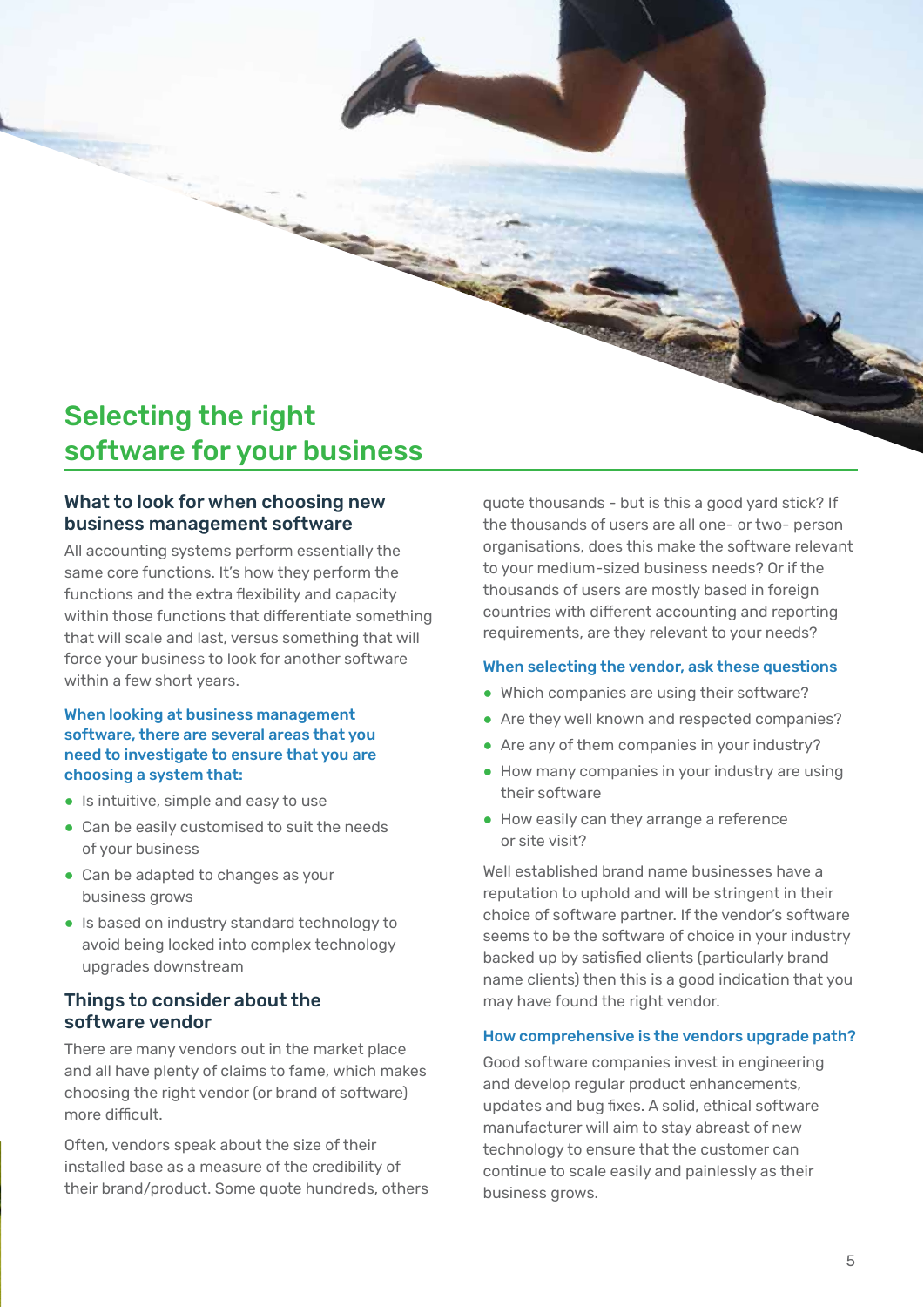## Are you going to run the new software in the Cloud or on Premise?

Cloud – to run in the cloud or on premise is dependent on several factors.

Data - Are you happy having your data in the cloud. This is a choice – a yes/no. You could argue each way with many points but in the end, it's a choice. If you are OK with having your data in the cloud, then it's a yes, and if you aren't happy with having your data in the cloud it's a no.

Backup - is more secure from backup in the cloud than on most on-premise systems

Equipment - Have you already got good equipment that can run your new system – if you have, then you may want to use that equipment for its serviceable life.

Internet Speed - if your internet connection is slow, then your options are reduced, cloud may be too slow?

Multiple Offices - this would mean that you would need the system to be connected to the internet and highly available. For on premise systems - your internet "up" speed is the branch office's "down speed". Use www.speedtest.net to check your connection.

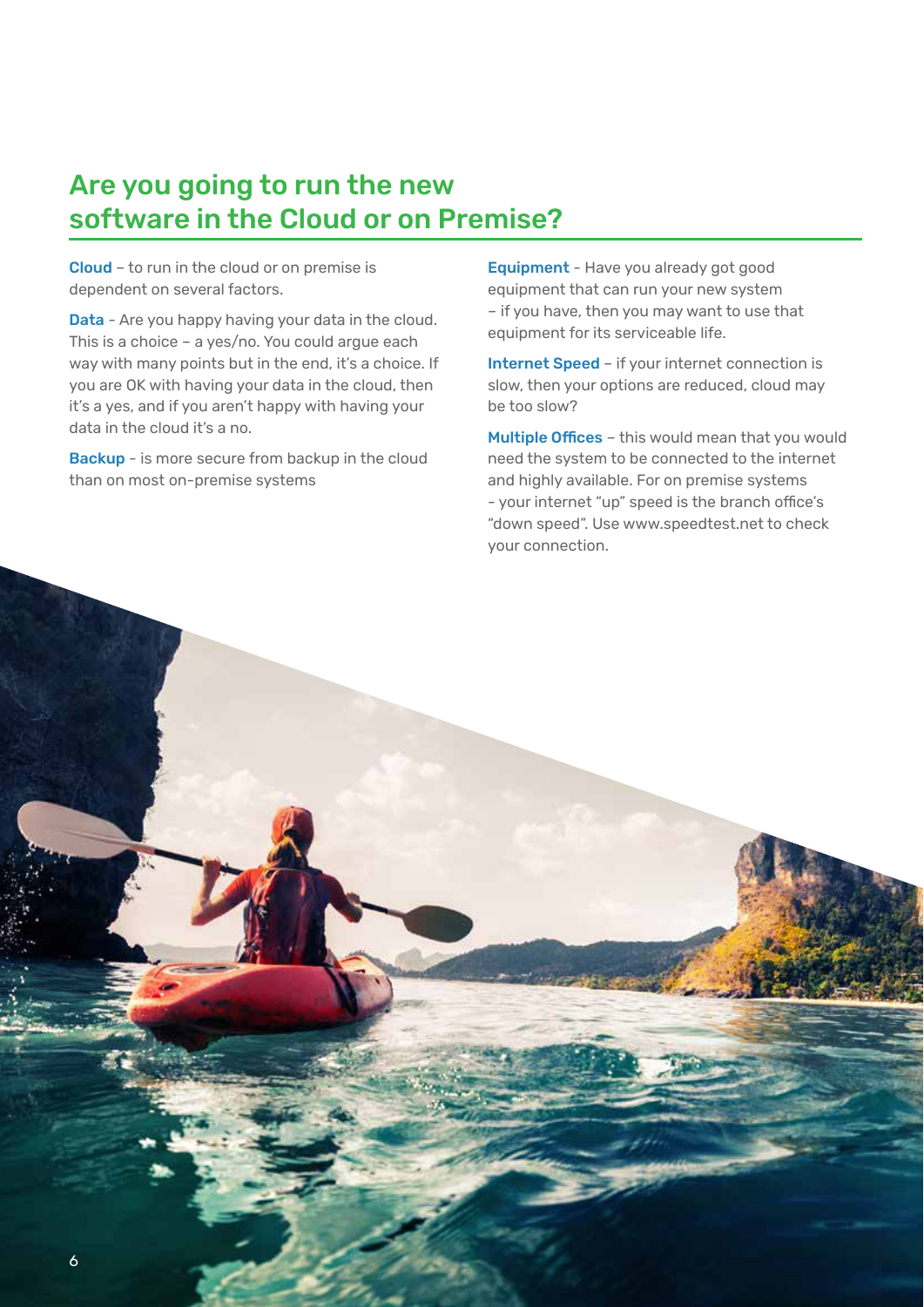## Things to consider about the product

Extensibility – this is the ability to extend functionality within the software to suit specific business requirements.

Good software will allow you to extend functionality easily using tools like Microsoft's Visual Studio – giving you the ability to make changes. Look for these things:

Development tools within the application – can code be written inside the application to respond to events and modify fields/records? -i.e. gives you the power to customise the application to suit your needs

Custom built modules - can they be built using standard technology to create entirely new forms and modules?

Scalability - can the software be expanded as your business grows? Does the software vendor have a suite of additional products that you can add on to enhance the existing software as your business needs become more complex?

## Consider things like:

- What optional modules in addition to core modules are available?
- Are there web cart and e-commerce capabilities and integration?
- Will the interface of the add-on products remain the same? (reducing the amount of training needed)
- How affordable are the add-ons?

Ease of use - You want a business management software solution that's simple, logical and easy to use. Information should be able to be entered quickly and efficiently.

- How simple and easy to use is the software interface?
- How easily does navigation take place?
- Is the software easy to customise to cater for the needs of both the company and its individual users?
- $\bullet$  Flexible search functionality How quickly can you find the information you need to see in the software?
- Does the software allow you to drill down to more detailed information and follow a train of thought rather than having to open different areas of the software to get at the information you need?
- Capacity What is the maximum number of customers, vendors, or inventory items it can handle? How many line items can be included in a single invoice, sales order, or purchase order?

Reporting – the software should use an industry standard reporting engine. Also look for:

- Comprehensive set of standard reports that are easy to customise and suit your needs
- $\bullet$  Easily developed, low cost company specific / customised reports

**Hint:** Talk to your accountant about any specific requirements they may have

Audit trail - how are users stopped from deleting or otherwise losing important data? The system should provide detailed audit trails to track who is making each change.

Security - the software should allow you to specify which operations each user can perform at any given time. Some systems will even provide a report to verify what was performed and by whom.

Web Services / REST API - Representational state transfer (REST) or RESTful web services are a way of providing interoperability between computer systems on the Internet. This is technical but you need this piece. A REST API opens the software so that Web Sites, Pickers, Warehouse Management Systems, Field Service and the like can be connected to the software.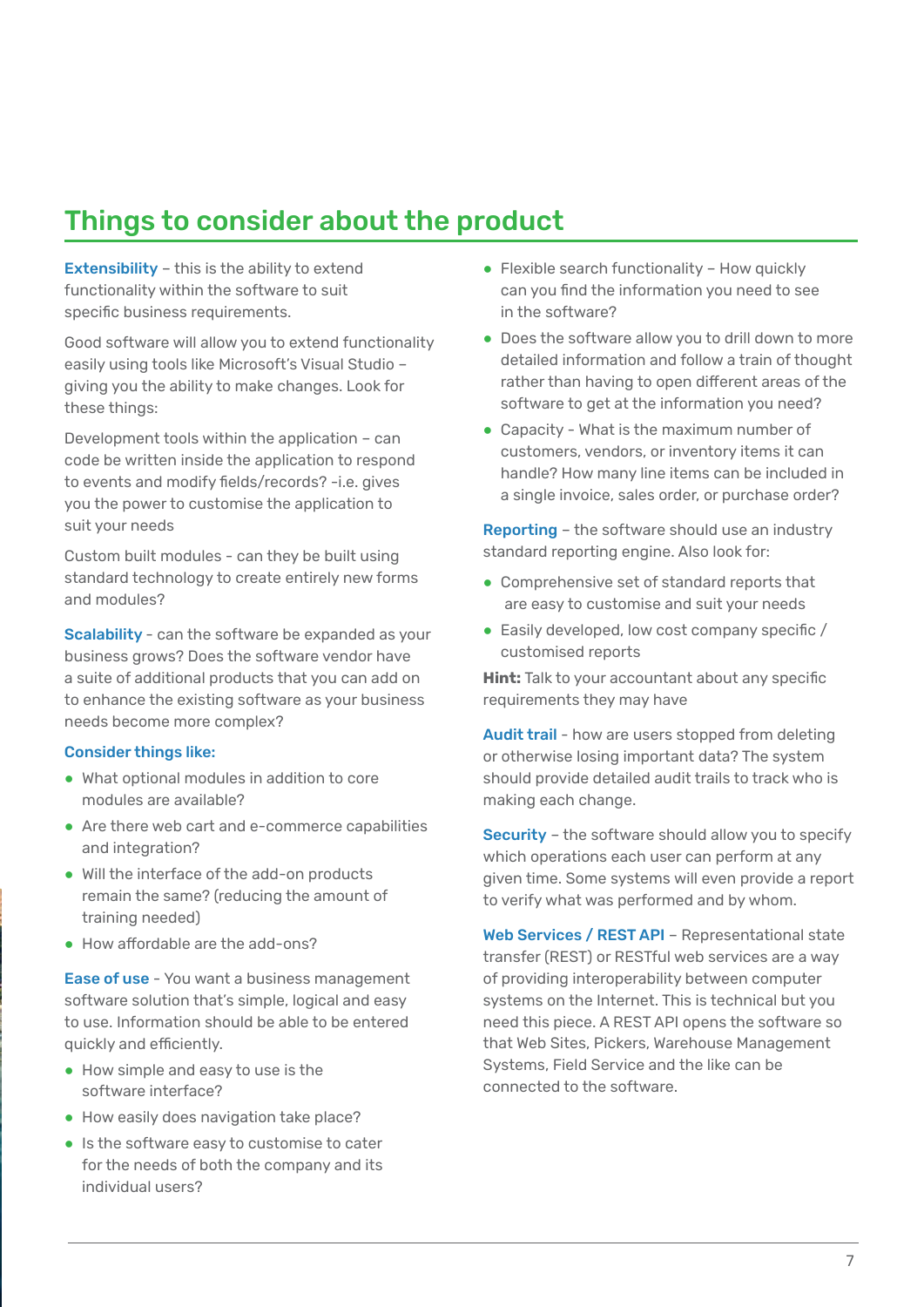## Things to look for in the core components:

Below is a table of key "must have" features. It will be beneficial to ensure that any software you choose at the minimum meets at least 80% of the requirements.

| <b>General Ledger</b>                                                                                                                     | Inventory                                      | <b>Debtors Ledger &amp;</b><br><b>Sales Orders</b> | <b>Creditors Ledger &amp;</b><br><b>Purchase Orders</b> |
|-------------------------------------------------------------------------------------------------------------------------------------------|------------------------------------------------|----------------------------------------------------|---------------------------------------------------------|
| Multiple levels of<br>reporting                                                                                                           | Size / Colour / Style<br>capability            | Flexible open item<br>transactions                 | Open item invoices                                      |
| Cash Book analysis                                                                                                                        | Serial number and batch<br>tracking            | Multiple sales groups                              | Purchase order control                                  |
| Multi company<br>consolidation                                                                                                            | Up-sell products<br>reminders                  | Unlimited sales history                            | Multiple suppliers for one<br>product                   |
| Client determinable<br>account codes                                                                                                      | Multiple warehouses/<br>Multiple bin locations | Central billing support                            | Comprehensive supplier<br>details                       |
| Multiple accounting<br>periods per year                                                                                                   | First in first out                             | Delivery and freight<br>forwarder addresses        | Multiple warehouse<br>capability                        |
| Year-end flexibilities<br>- enter next year's<br>transactions whilst<br>previous years ones<br>remain open for end of<br>year adjustments | Long part number<br>capability                 | Recurring invoices                                 | EFT produce aba file<br>and remittance advice           |
|                                                                                                                                           | Ability to change part<br>numbers              | Cash sales tracking                                |                                                         |
|                                                                                                                                           | Expiry date control                            | Superior credit control                            |                                                         |
|                                                                                                                                           | <b>Extensive pricing</b><br>capabilities       | Auto backorder<br>allocation                       |                                                         |
|                                                                                                                                           | Non-inventory items                            | Backorder queue<br>maintenance capability          |                                                         |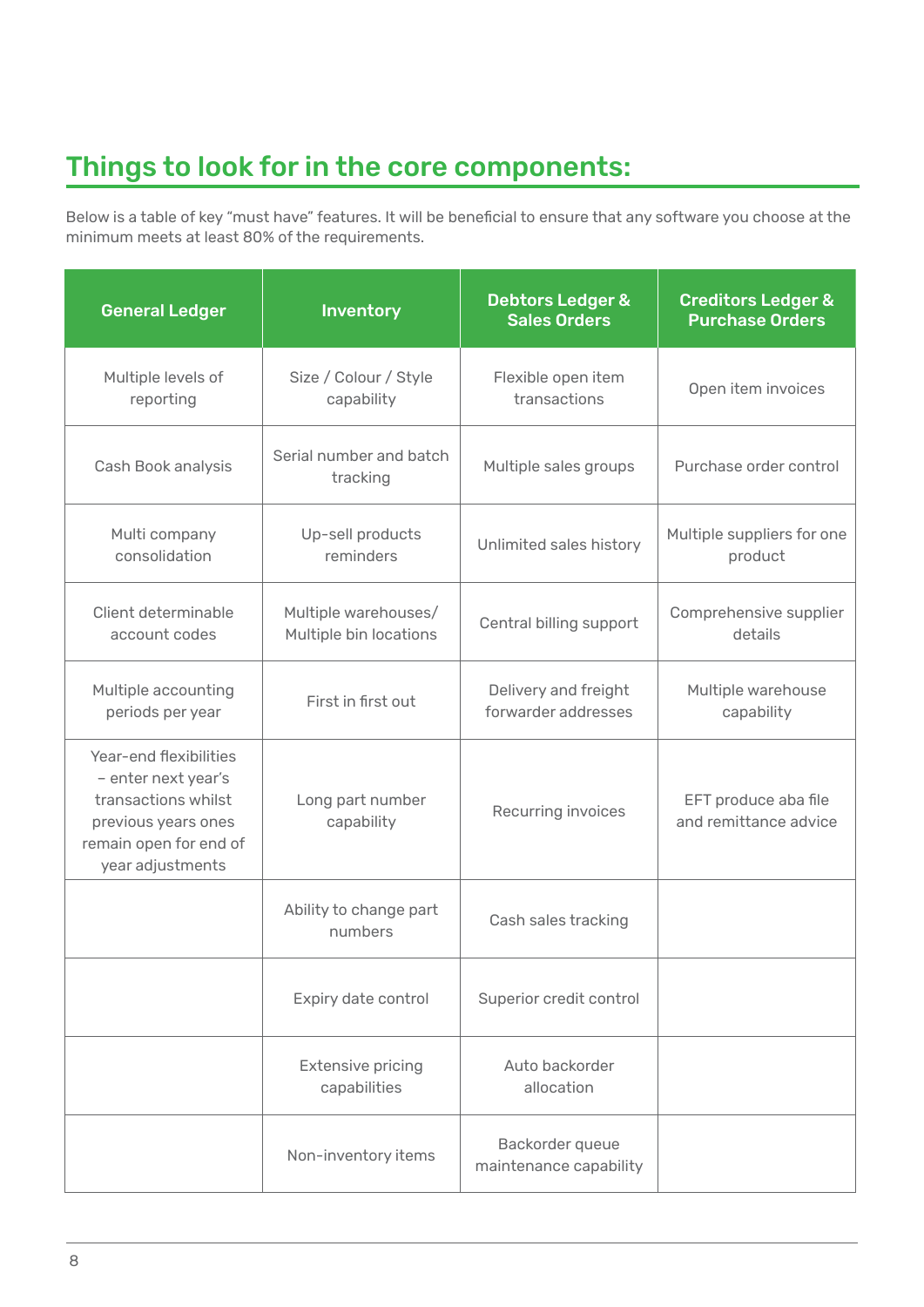## Selecting the right implementation partner

Installing new business management software requires time and energy. No matter how brief the implementation period, it creates a one-off demand that few companies are equipped to deal with. This is when an implementation partner or consultant can help.

Consultants' businesses vary in size from 1-man operations to teams of staff. Knowing the size of your consultant's business is important to assessing their ability to implement your new software efficiently.

Think about the size of your business and whether the consultant has the resources to implement your new software in the least amount of time possible and cause the minimum disruption to your business as possible.

Check whether the consultant has experience in your industry or even with similar sized businesses. It may help them to better understand your needs.

Here are some other important things to consider when choosing a consultant;

### What are the consultant's credentials?

The consultant you choose should not only know their way around a computer but also have a good understanding of accounting, business processes and computer hardware;

- Are they a qualified accountant (CA or CPA)?
- Do they have Microsoft certification (MSCE)?
- Ask the consultant about their experience – do you feel comfortable with their answers?

### Talk to the consultant's customers.

Find out how other business management software implementations have gone. Ask for the good and the bad points about their projects. Are they servicing any big-name clients?

## Does the consultant understand your business?

Any consultant you choose must take the time to learn about your organisation, its requirements and the way it operates before they can make any recommendations.

#### Do you think you can work with the consultant?

Purchasing business management software is a business transaction; however, the consultant you choose will be working with the operational aspect of your business for quite a long period of time. Hence, it's important to find a consultant who you enjoy working with, who is a good fit with your company's philosophy and culture, and who you feel will provide the necessary expertise and consultation in a professional way. Consider the consultant's expectation & management style. Do they over-promise and under-deliver or vice versa?

#### Is the consultant there for the long haul?

Installing software is only the first step. Training, technical support and maintenance require a consultant committed to a long-term relationship.

### What kind of technical support can the consultant offer?

If something goes wrong you need to know that your consultant will be there to fix the issue. If you have questions, can they provide advice and support when you need it? Find out what hours support is available. What happens if a problem arises after hours? Can they guarantee a response time for service calls? Are there a variety of service plans available and if so, what are their charges?

### What sort of ongoing service will the consultant provide you with as your business grows?

- How many staff are trained on the software you are considering?
- What other services do they offer (e.g. other systems)?
- Who will be the primary consultant looking after your business?
- Are you dealing only with the salesperson or the person who will implement the software?
- If you are dealing with the implementer, to what extent will they stay involved with the project?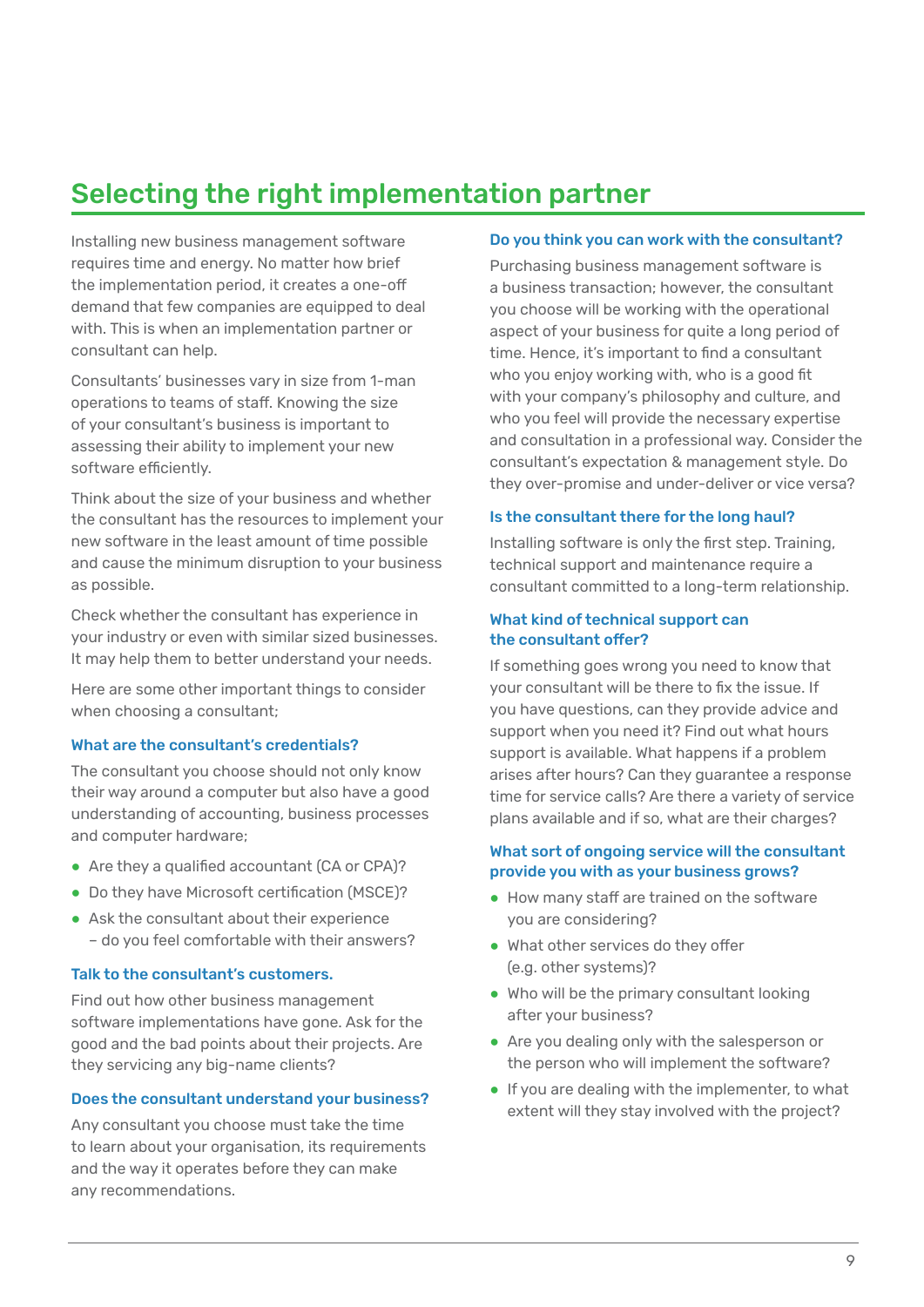## Before you sign - some important considerations

## Speed and cost of installation

Installing new business management software is a major undertaking. A key issue to understand is how quickly and efficiently the new software can be installed. In general, the longer it takes to install the software, the more costly the installation process becomes—and the greater the possibility for errors or other interruptions to your core business.

Ask your consultant or software vendor how long it takes for a standard installation and what factors may increase or decrease the amount of time needed.

Do they have a comprehensive implementation plan which outlines when the relevant phases of implementation will be finished?

A good consultant will be able to give you reasonably accurate dates for completion of each phase of the implementation along with a firm go-live date.

Ask the consultant if they have a fixed price implementation plan. A good consultant will have an accurate implementation plan backed up by a fixed implementation cost to give you complete peace of mind.

A good consultant will be able to offer a fixed price implementation because they've:

- Taken the time to understand the needs of your business
- Developed an implementation plan which addresses those needs
- Got the confidence to know they can do the job on time and on budget.

Be wary of consultants that can't give you a definite time to complete but expect to keep billing you until they finish – you may be rewarding them for their inefficiencies.

## What sort of training is on offer?

Even the best software can be a problem to the business if the staff is not properly trained to use it. People are the key to the success of any business management software program. Good staff training is essential and provides the information, practice, and involvement needed to get the most out of the software.

Please note that different people within your business will have different skills and levels of experience with computers; one training class will probably not be the right for every system user. Ask your consultant or software vendor for a training plan that will get everyone up to speed (at his or her level) quickly.

## What sort of Go-Live and ongoing support is on offer?

Talk to your consultant about a postimplementation handover plan. It will be particularly critical for your consultant to remain involved as part of this plan. Your consultant will be especially necessary to your organisation during the first few days/weeks of your new system going live, particularly as your staff "cut over" from using your old business management software system to using the new one.

## Once you've received the implementation proposal

Set aside some time to go through the proposal with the consultant. This will give both parties the opportunity to work out anything which may not be clear and set the parameters (expectations) for the implementation.

You need to be sure you are going to get everything that you are paying for and this is the best way to go about being sure.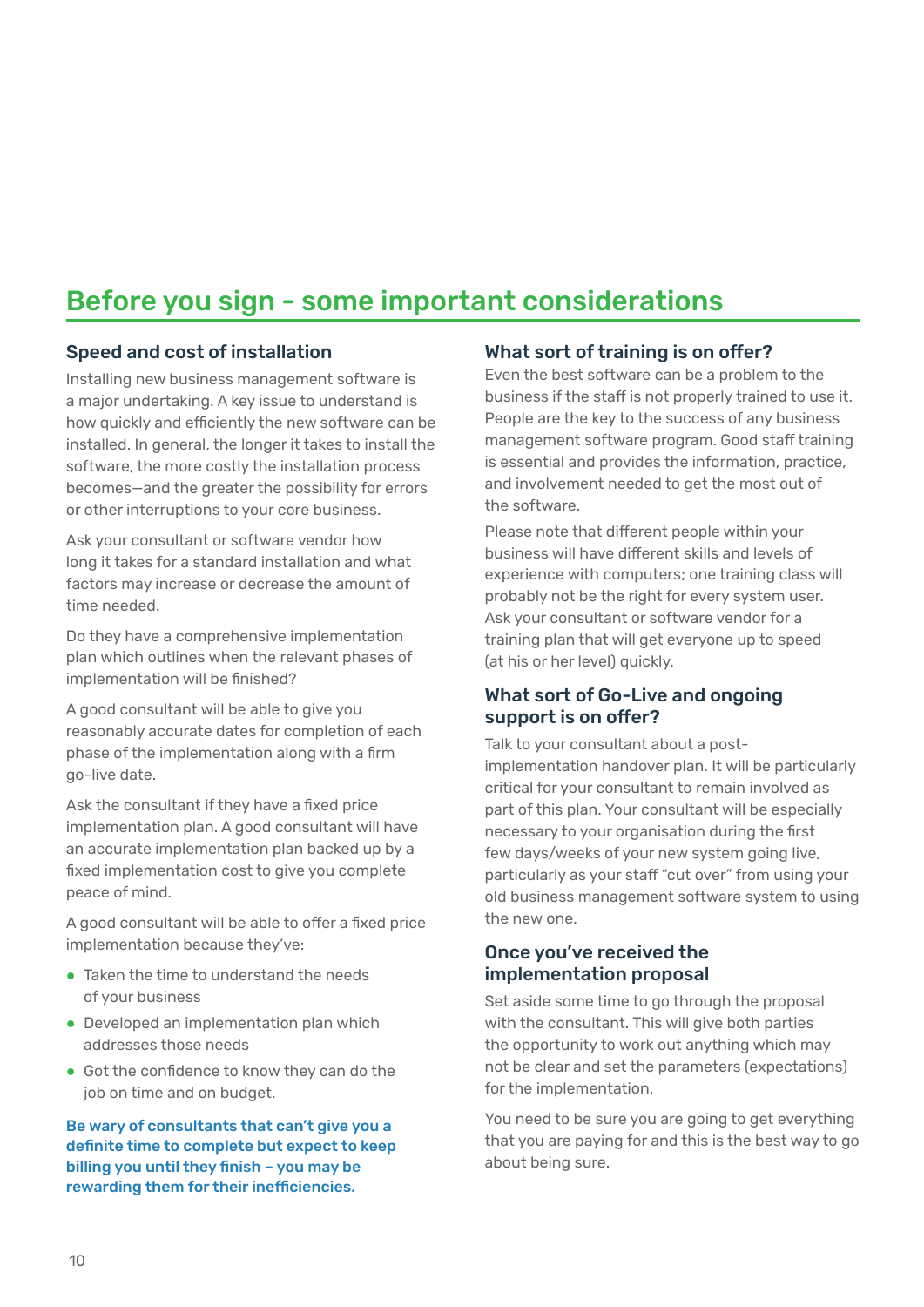## The implementation process.

Once the software and consultant have been chosen, implementation can begin. This is the time when your software is installed and loaded with information about your business. Fine tuning will be done to make sure that it all operates effectively. It's a critical phase and the one that is most likely to cause some disruption as staff receive their first exposure to the new system.

Here are some things to bear in mind which will help you understand the implementation process and help avoid a disaster during implementation.

## Before the implementation process begins

### Involve the right people

The business management software system is at the heart of information used throughout the business. Don't underestimate the impact that a change of software can have on the warehouse, sales and marketing, and even on customer service staff.

Keep all departments informed of progress right from the beginning and consider establishing a steering committee to assist in the implementation process.

It will greatly facilitate the implementation if you nominate one staff member to "Project Manage" the implementation. This will provide a single point of contact for your consultant, ensure that all issues are addressed and give you better control of the process.

These are, in general, the people whom your Project Manager should involve in the implementation process:

- System users
- Line managers
- System sign-offs
- IT staff

## During the implementation

### Don't rush

Remember that implementation is a one-off event. Getting it right is more important than halving implementation time. You'll only cause staff stress and resistance to change if you push too quickly.

### Choose a slow time of year

Implementation will take time. Don't choose your busiest time of year to convert from one system to another or to go live with your new software.

### Gradual or big bang?

Going live with a new system doesn't have to happen all at once. It may be better for your business to start using the software in a series of staged phases. Talk to your consultant about the best options for you.

#### **Communicate**

Now is the time that staff will notice – and most likely – query or even resent change. Make sure the project manager/ steering committee is doing the job and that information is communicated to those who need it. Ensure that training is timely and users are kept well informed.

#### Review the software after it's up and running

The odds are, staff will request changes to the software. These requests come from lack of familiarity and can be expected in every implementation. Encourage the feedback but resist the temptation to request expensive modifications before the system is fully up and running and your team are comfortable with how it works. Review it in its entirety so that you can make informed decisions and minimise customisation costs.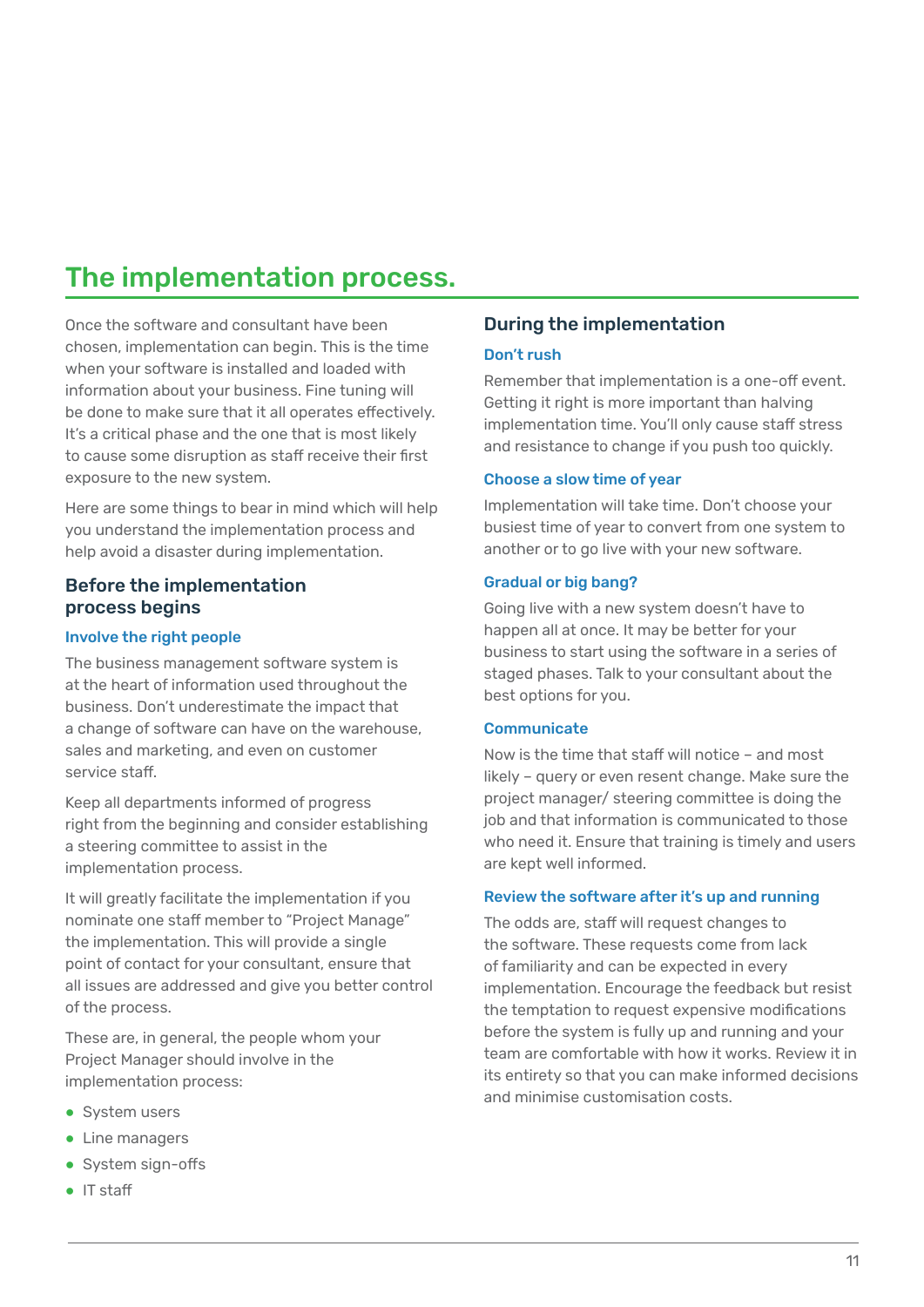## General Installation Procedure

Following is a general outline of the phases of a common implementation. The outline will give you a brief overview of what to expect to happen in each phase along with things to watch out for, early warning signs that your implementation may be in trouble and what to do about it before it goes completely of the rails.

### PHASE 1 - Review processes

Much of the review of procedures and workflows will happen during the sales process as the consultant seeks to find out as much about your business to give you an accurate quote and to help them plan out the implementation.

The review process during the implementation is focused on gathering enough information about your internal procedures so that the software can be configured to accurately reflect your current workflows and procedures

Once the review is completed, documentation of the procedures will begin.

#### What to watch out for:

Is the consultant listening to you during the critical phase? Your consultant should be paying detailed attention to your needs and offering advice and / or solutions to any potential problems.

### WARNING SIGNS:

If your consultant is struggling to make the amendments to your system or is attempting to bypass your requests with workarounds, this could be a sign of trouble.

## PHASE 2 - Initial install & data transfer & creation of your database

Phase 2 involves the initial installation of your software and the creation of the initial database and a test database. The test database is important because it will allow your staff to become more familiar with the new software without affecting your new software.

Phase 2 generally follows this procedure:

- Install software on server and workstation/s
- Set up initial and test databases
- System configuration / user set up
- System customisation / system maintenance
- Standard form customisation
- Client data importation
- Proposed accounting / transaction migration
- Initial training

### What to watch out for:

As with all phases in the implementation, your consultant should be keeping you well informed of progress and seeking you input on key areas. Keep an eye on the customisation and system / user setup to make sure the software is being configured to your specification.

#### WARNING SIGNS:

If your consultant is struggling to create a database that will fulfil the 10 'must have' functions that you identified when selecting the software or is attempting to bypass your requests with workarounds, this could be a sign of trouble.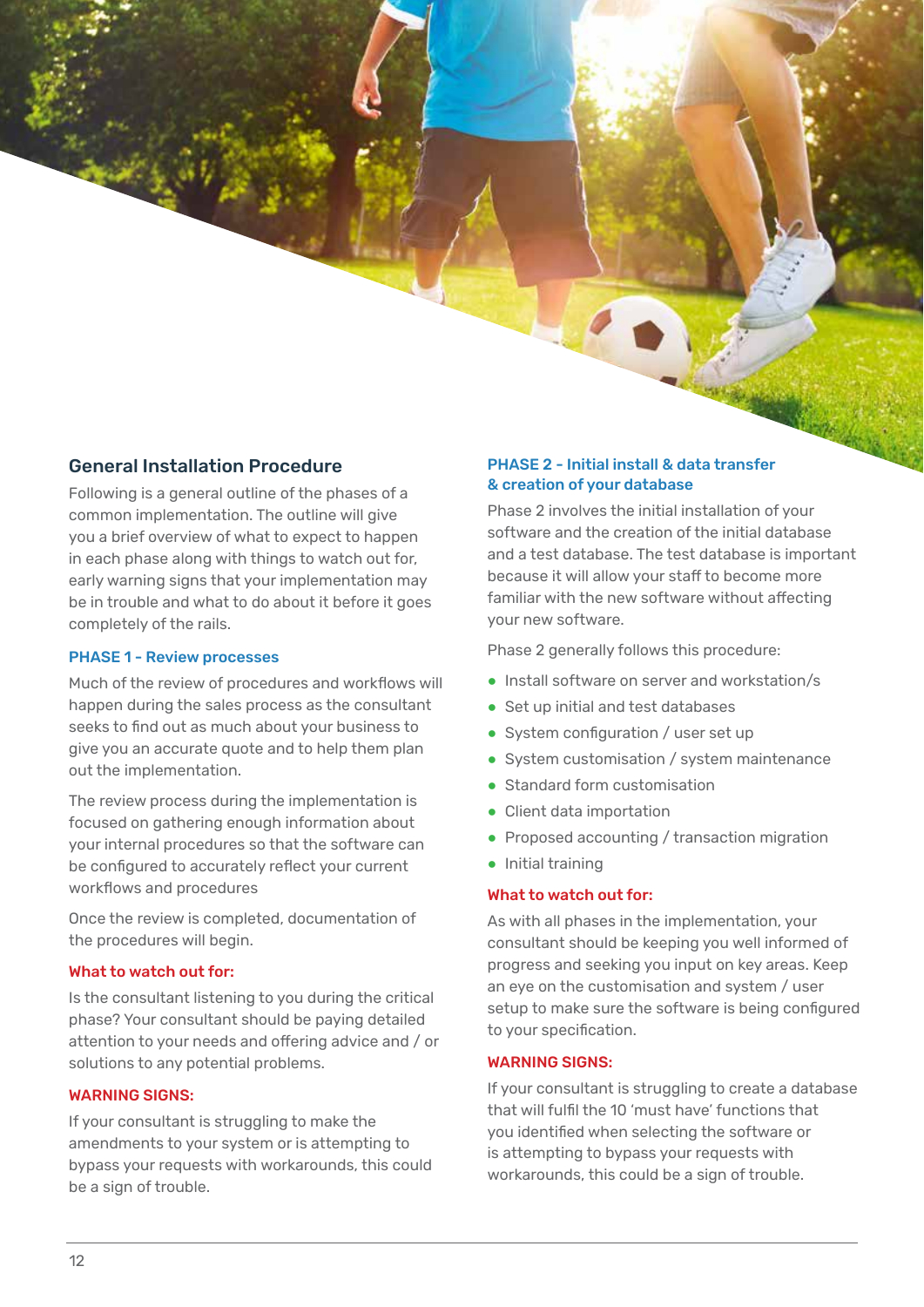## PHASE 3 - System testing

This is probably the most important phase in the implementation. This phase involves the consultant testing all the components of the software along with any modifications / customisations that have been made. They are testing that the system is functioning in the way it is supposed to and that any modifications/customisations are also functioning as intended.

The usual areas that are tested are:

- Sales Orders
- Creditors
- Purchasing
- Cash Book
- Manufacturing
- Debtors
- Inventory
- **General Ledger**
- Landed Cost
- Service Manager

#### What to watch out for:

Make sure your team and the consultant have thoroughly tested the system to ensure that all areas are functioning correctly. Failing to conduct thorough testing will result in down time if bugs appear after going live.

#### WARNING SIGNS:

Your consultant should be able to resolve any issues that come up in the testing phase. If they cannot resolve them, then you need to take action to make sure that these are resolved before proceeding further.

### PHASE 4 - Final install

This is the final stage in the process where everything is checked and double checked just one more time to make sure that the system is ready to go live.

Training is usually consolidated and finalised during this phase.

NB each consultant will have their own training regime which may follow a different process to what has been outlined here.

Processes in Phase 4:

- Final software installation
- Staff Training
- Data Migration Go Live database
- Data Entry
- Accounting Reconciliation
- Pre-Launch check
- Go Live

### What to watch out for:

Talk to your consultant about any concerns you may have before going live and formulate a plan to mitigate any possible downtime after go live. Also, be sure that you are comfortable that you have received enough training prior to going live.

#### WARNING SIGNS:

Make sure your consultant has an adequate go live plan in place that mitigates any downtime risks.

### Post implementation

#### Plan for ongoing review and evaluation

Plan to frequently review and evaluate the system based on desired criteria, such as one month following implementation, three months, six months, etc. Immediately inform your consultant and vendor of any challenges or questions. Document all changes and customisations made.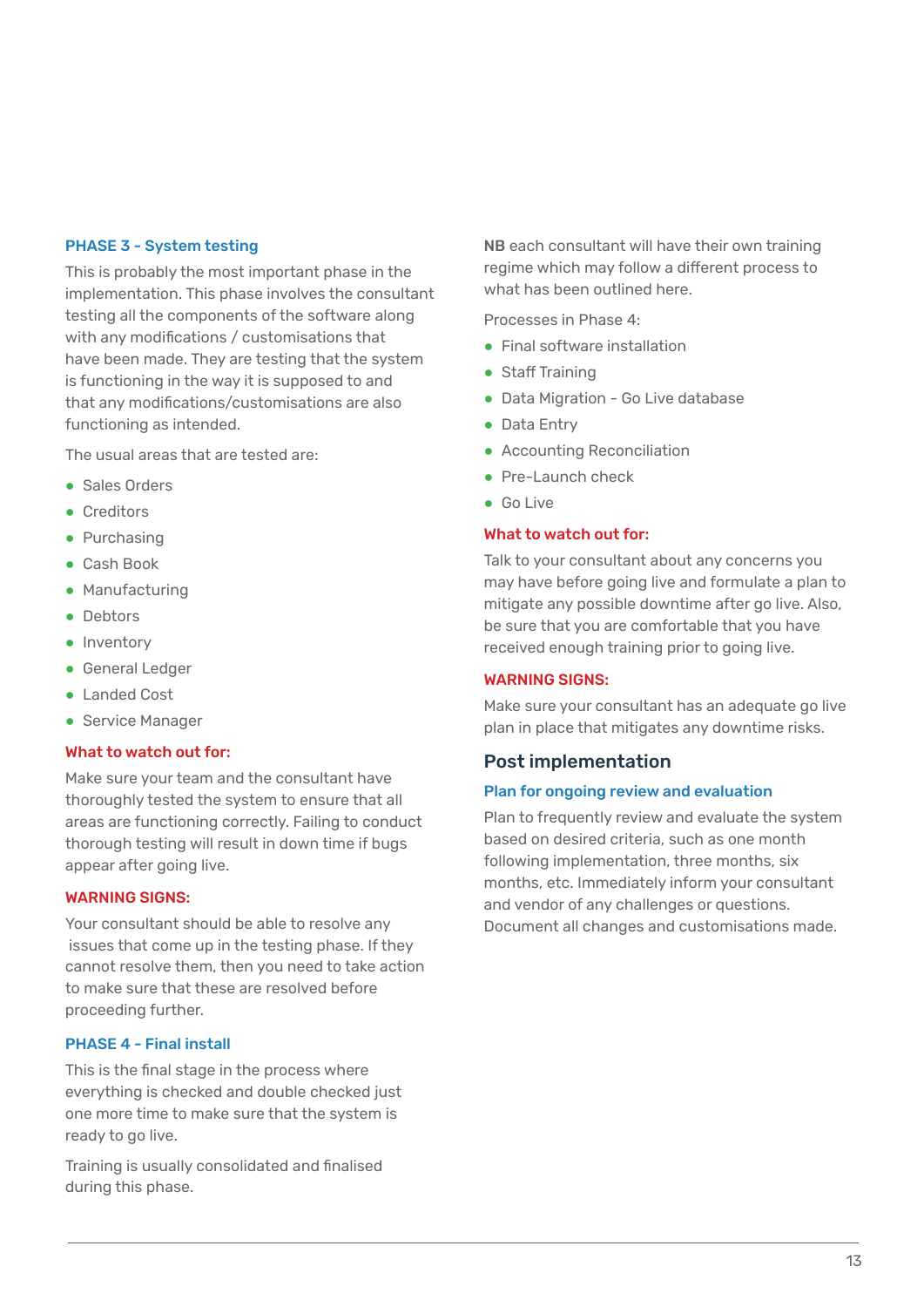## Conclusion

It is important to understand that changing your business management software system is a key step in your organisation's growth and should be carried out only after a thorough process of research and planning has taken place.

When choosing a new system, it is imperative to not only look at the core functional attributes of scalability, capacity or ease of use and functionality, but you must also look at the software to determine how suitable it is going to be for your business. The software should grow with your organisation, not hold it back.

This suitability also extends to the software vendor and any consultant that you may wish to use. Remember that changing your business management software should not be viewed

as a short-term cost. Instead it is a long-term investment that requires continual contact with the vendor and consultants. Your consultant needs to work with you to get the most out of your new business management software, ensuring that the transition is as smooth and pain-free as possible.

The pitfalls and hurdles along the road to a new business management software system can be numerous; however, working through this guide will ease the burden by helping you to identify the right software, vendor and consultant.

Remember that you must spend money to make money and staying comfortable with obsolete systems at the expense of your organisation's growth could prove to be a devastating mistake that your business need not endure.

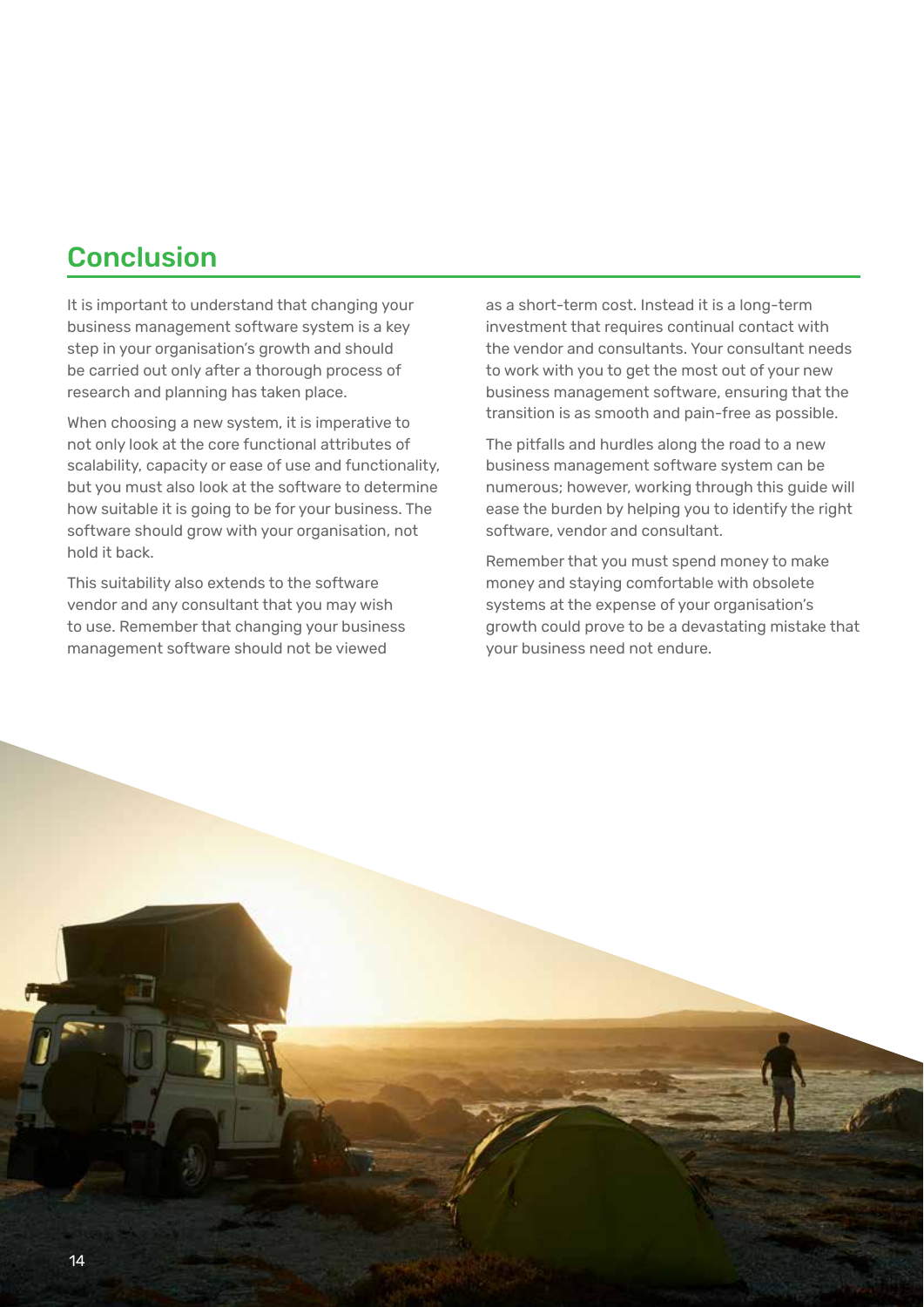# Changing your business management software is not a short-term cost. It needs to be viewed as a long-term investment.

## About Jiwa

JIWA Financials is an Australian software developer of one of Australia's most respected business financial solutions, JIWA Financials. Designed for the Australian environment, JIWA Financials services a client base that ranges from single user sites up to global enterprises. With an emphasis on data integrity and software performance regardless of transaction or user numbers, accurate stock costing and tracking, and provision of detailed information for management decision making.

JIWA Financials has found a natural niche among importers, distributors, manufacturers and service repairers.